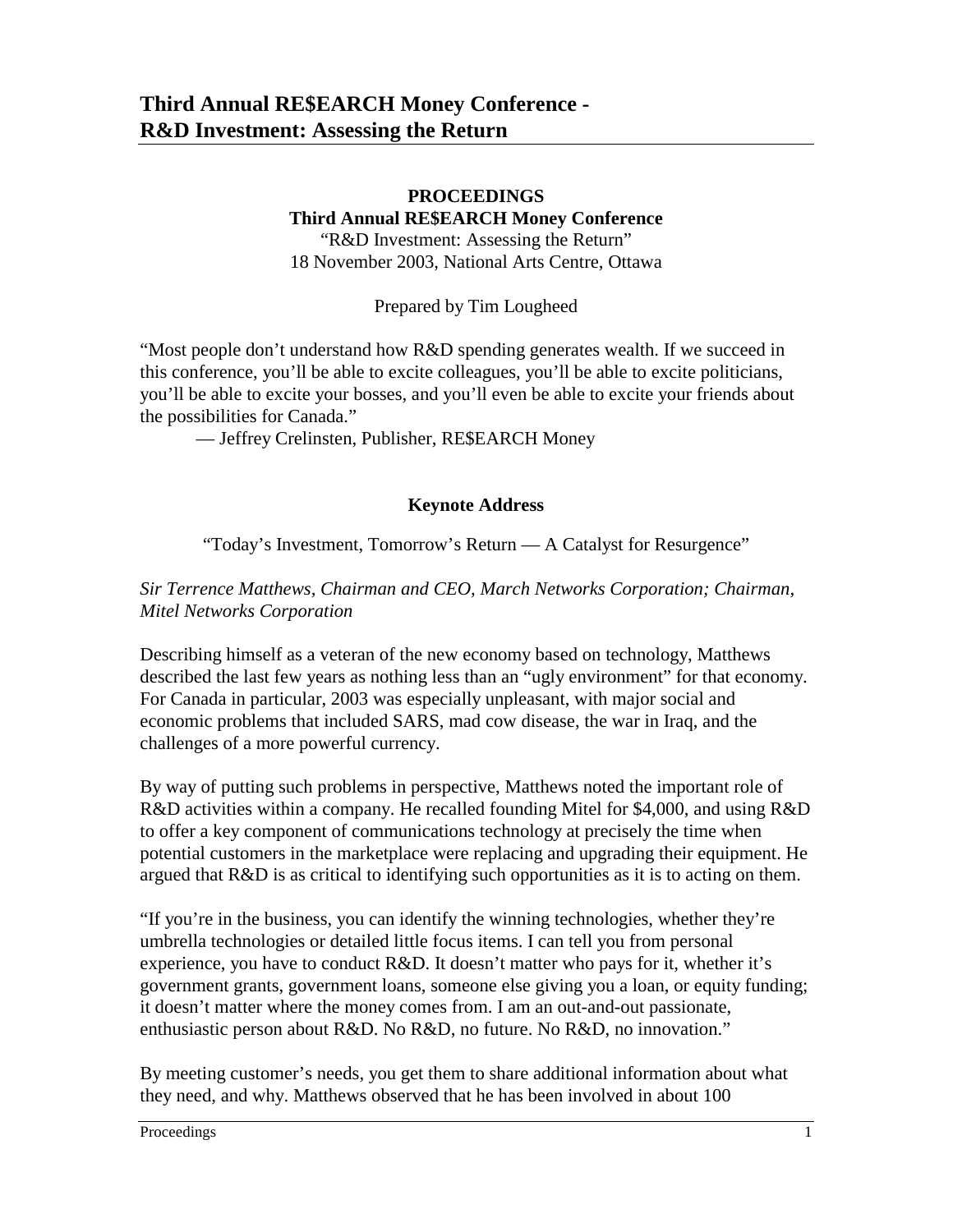companies over the last 30 years; despite all that has gone on during the last two years, he has been supporting R&D activities. After selling Mitel some time ago, he recently bought the company back for \$250 million, and invested an additional \$200 million in R&D. That has positioned his firm to take advantage of a new wave of technological change that is going to occur soon. That change centres around improvements in the fundamental systems behind networking technology that businesses around the world will be seeking to adopt.

"As we speak, 2003 was an awful year for business. How many companies have gone bankrupt, how many companies have laid off, how many technology workers even in this city have no jobs, how many VCs have moved in like vultures? But the truth is, we're moving onto the biggest single opportunity I have ever seen in business, which is the complete retooling of every business on the planet to next generation collaboration and convergence. By the way, I'm not asking you for your comment. I'm telling you that that's the case. I'm telling you because I'm out there on the streets talking to the clients, and feeling damn good about it because I spend money on R&D. I see the window of opportunity. It's beginning to come up, and next year will be a glorious year for those that took the risks. And I'll be one. I just wanted you to know."

Based on previous technological shifts, Matthews outlined the coming changes as being nothing less than startling. Information storage or transmission costs could drop by as much as 100:1, while capacities could expand by the same order of magnitude. In addition, he pointed out that in the wake of the serious contraction that has characterized the technology sector over the past few years, no less than \$2.5 trillion has been pulled out of the investment market. That money will undoubtedly make its way back into the market as part of the replacement process.

The implications of such opportunities include social benefits. In parts of Canada with no technology industry, argued Matthews, young people grow up and leave. Yet the same technology that lures them away can also enable them to stay there and thrive. Ironically, because labour costs and space costs in outlying centres are lower than in major urban areas, that technology could allow people in the former to compete far more effectively than those in the latter.

Such advantages go back to R&D, which has the effect of raising education levels. Canada already has a laudable reputation in this regard, but Matthews cautioned that it is the reputation of the United States that affects this country at the most basic level. "More than any other country in the world, we are measured by what goes on in the US, whether it's the tax regime, whether it's technology changes. The US is the world standard and we are right against that border."

Of all the Fortune 1,000 firms, he said, fully half are in the US, and they affect every country on the planet. And behind each of these companies are thousands more that are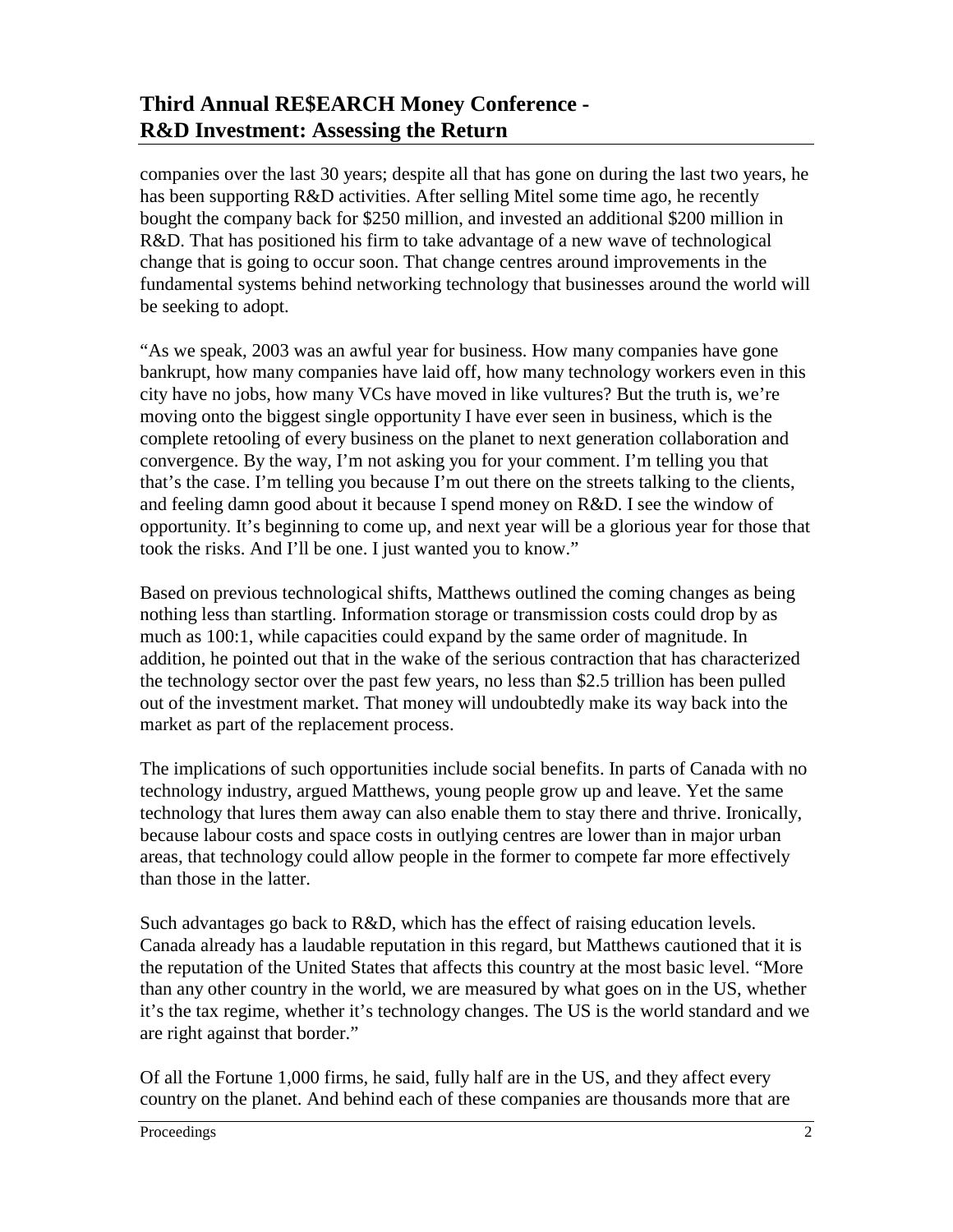associated with them. "For every GM or IBM, there's 1,000-5,000 suppliers, and there's 1,000-5,000 on the selling side." It is this kind of association that drives the return on investment that can be expected from R&D. And although this may consist primarily of private sector activity, it is the government that stands to gain a great deal from it. For every \$1,000 invested at the early stage in a successful venture, he calculated, nearly \$5,800 ultimately gets returned to the government in the form of tax revenue. Referring specifically to Newbridge, he calculated the government's return on its investment at 600 per cent. Nor is Newbridge alone in this regard, he insisted; many other companies enjoyed such success, along with the same wide-ranging impact on the local economy, and the people taking part in that economy.

The key to getting this process started lies with the investors, particularly the angel investors who are so crucial in the earliest stages of a venture. Matthews therefore suggested that the government led by Paul Martin should introduce a capital gains tax holiday to encourage this kind of investment.

"How can we build an economy for the  $21<sup>st</sup>$  century if we rely on a concept of risk from the  $19<sup>th</sup>$  century? We need to get on with it, we need to work with this new government, help them to understand that the early investors are where it's at. Now is a great time to do things to get more availability of labour, availability of facilities. And guess what, within the next few years if we can pull this off, all R&D money will reap the rewards. The economy will reap the rewards."

#### **Session 1**

"Measuring Returns to Research in the Private Sector"

### *Rosalie Ruegg, TIA Consulting Inc.; former Head, Economic Assessment Office, National Institute of Standards and Technology, Washington D.C.*

Contrasting the social returns of R&D with the private returns, Ruegg offered a description of the many different methods that can be used to conduct a public sector analysis of those returns, along with some examples of those methods in practice.

Private returns adopt the perspective of an individual firm, she said, while social returns generally represent the state of an entire nation. Social costs and benefits are therefore often difficult to pin down. Costs such as air pollution or water pollution incurred by economic activity are difficult to quantify in their entirety, while benefits such as national innovation capacity are similarly amorphous.

More specifically, though, parties in the public sector often want to assess their return on any investment they might make in R&D. Those investments can take different forms: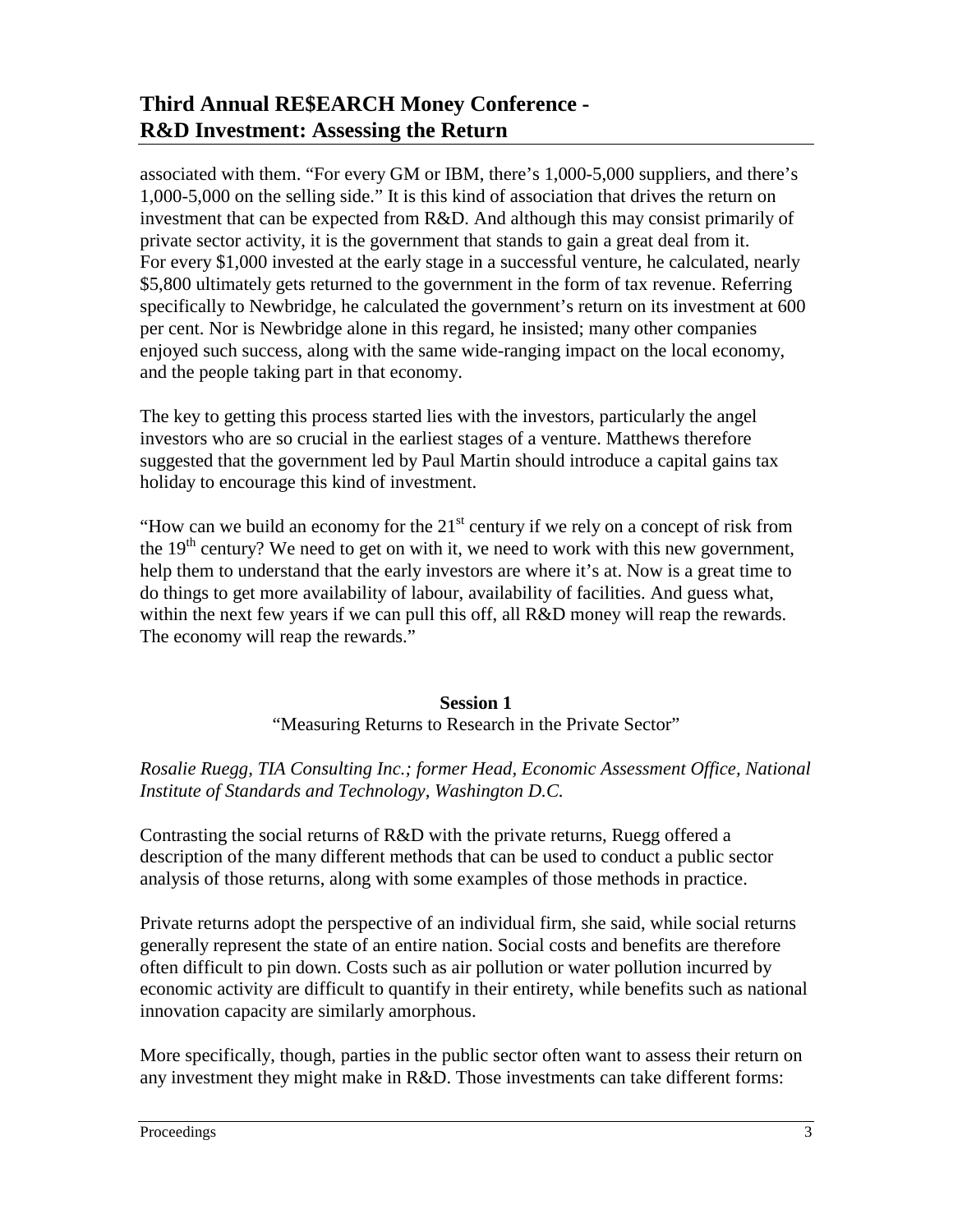— research tax credits, direct support for basic research and high-risk applied research, areas where private companies may not put their resources;

— development of enabling technologies and research infrastructure that provides help in both public and private spheres;

— maintenance of organizations operating around a specific, well defined mission, such as NASA;

— special sponsorship of critical technologies, which have been deemed to be especially valuable for social or economic benefits.

The evaluation of research provides an advantage to any manager, but in the public sector evaluation has become an important part of accountability. This latter characteristic is both a blessing and a curse, Ruegg observed.

"The increasing emphasis in the government on accountability is driving public managers to focus much less on just inputs — how many dollars did they spend, how many workshops did their people go to, how many conferences did they hold — to outputs, to outcomes, and to impacts. On the other hand, there's a great deal of emphasis today on centralized reporting in the US, and a lot of the government agencies are struggling to capture the richness of what they do and roll it up into a couple of numbers that can be understood by those who look at it – in the US, the Office of Management and Budget."

Ruegg listed a number of methods for assessing the return on these various forms of public research. Some of the methods are similar to those found in private sector assessments, although those typically concentrate more on expert judgements and economic measures. Public sector organizations are usually after things that are more difficult to capture. By way of illustration she offered three examples.

— bibliometrics, such as data mining in scientific literature;

— economic case studies, using classical economic measures;

— portfolio analysis, taking stock of progress at various points in a project's development.

Bibliometric analysis can point clearly to the important role played by publicly funded research in commercialization that results in patents. One study showed 74% of the US patents in 1988 cited such research, whether it be at government labs or universities. By 1998, a later study found, that figure had risen to 80%. Ruegg noted that the finding yielded a well-received article in the New York Times, which referred to publicly funded research as a "pillar" of economic development.

Classical economic analysis can yield similar results, albeit not quite so clearly. The Advanced Technology Program, with which Ruegg was formerly involved, applied such measures to seven specific projects on tissue engineering, looking for private returns, public returns, and social returns. Private returns were harder to pin down, as companies wanted individual returns kept secret, but an aggregate measurement showed returns in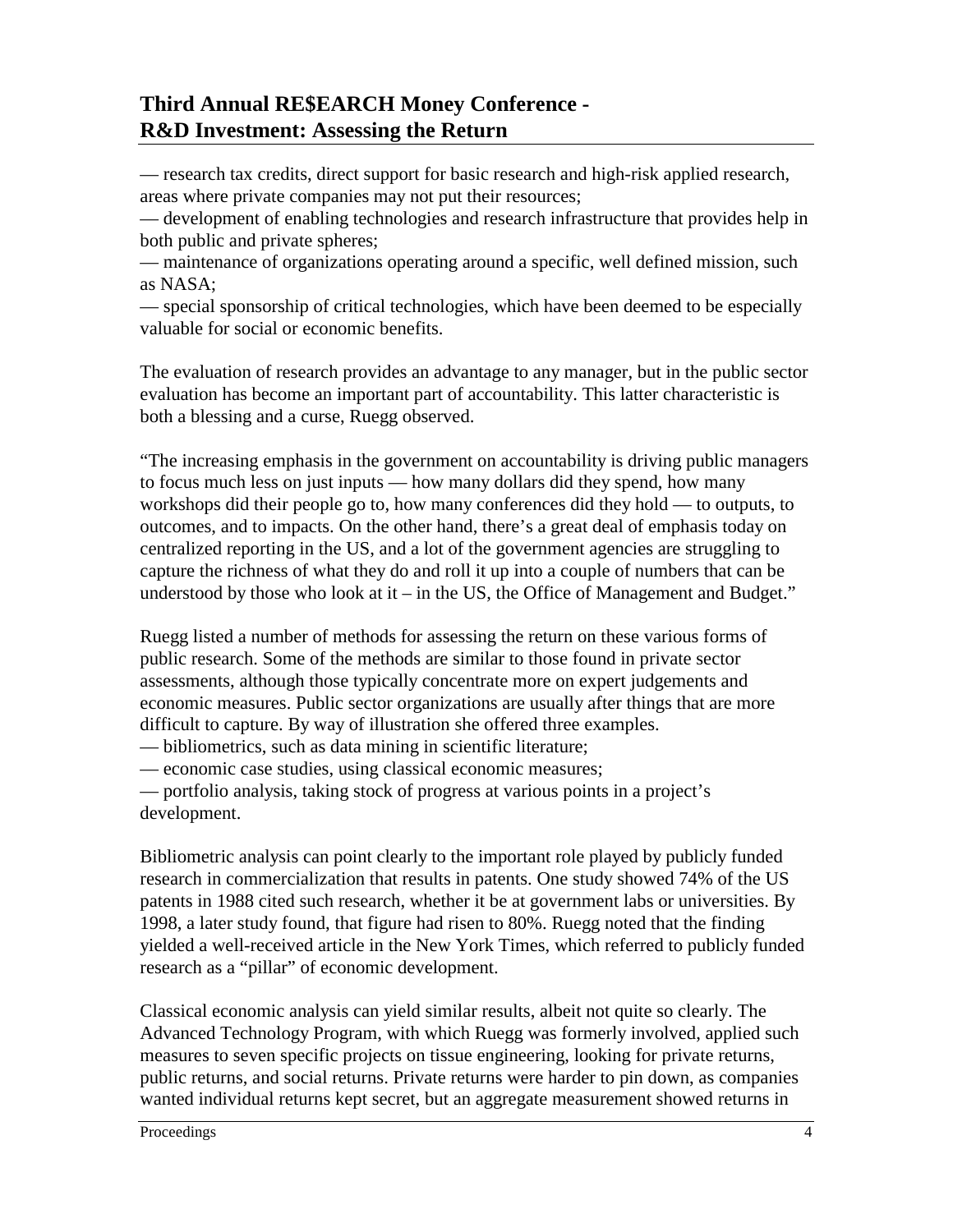excess of 100%. Similarly, the public rate of return was estimated to be 116%. The social returns were more challenging to define, and even changed over time, since some outcomes initially considered to be less beneficial might in fact turn out to be moreso, e.g. a medical technique that makes a previously existent treatment cheaper and more widely available, enhancing the value of that treatment.

Portfolio analysis employs indicator data while a particular initiative is under way, examining indicators such as the number of collaborations formed, jobs created, publications or patents — all in the context of the investment that has been made to that point. This approach has the effect of pressuring participants to show results all along the way, including the creation of knowledge, dissemination of knowledge, and economic growth.

Ruegg offered several key conclusions:

— assessment of returns on public market research tends to be more complicated than private sector research, simply because there are more factors to take into account; — the assessment of public-private partnerships is even more complicated, because it calls for two competing concepts: the potential displacement of private sector work that might have happened anyway, versus an absolute contribution to R&D;

— the closer you are to market, the easier it is to do these kind of assessments; — differences in assessment are mirrored by the difficulty that often emerges in finding public support for research, viz. the fact that even proven and accepted public R&D continues to find critics.

With regard to the last point, Ruegg responded to a question about the value of devoting resources to a quantitative evaluation of public sector R&D activities. In the US, she insisted, this effort is crucial to maintaining support.

#### **Session 2**  Panel Discussion: "SMEs and R&D"

*David Martin, Chairman and Co-CEO, Smart Technologies, Inc. Doug Pincock, Chairman, AMIRIX Systems Inc. Jim Roche, President and CEO, Tundra Semiconductor Corporation Moderator: Margot Montgomery, Director General, Industrial Research Assistance Program*

Montgomery began by asking each of the panel members to introduce their particular line of business, and why they see a need to conduct R&D in connection with that business.

Martin described the advent of Smart Technologies with the original development of an electronic white board in the early 1990s. Today the firm employs some 110 people in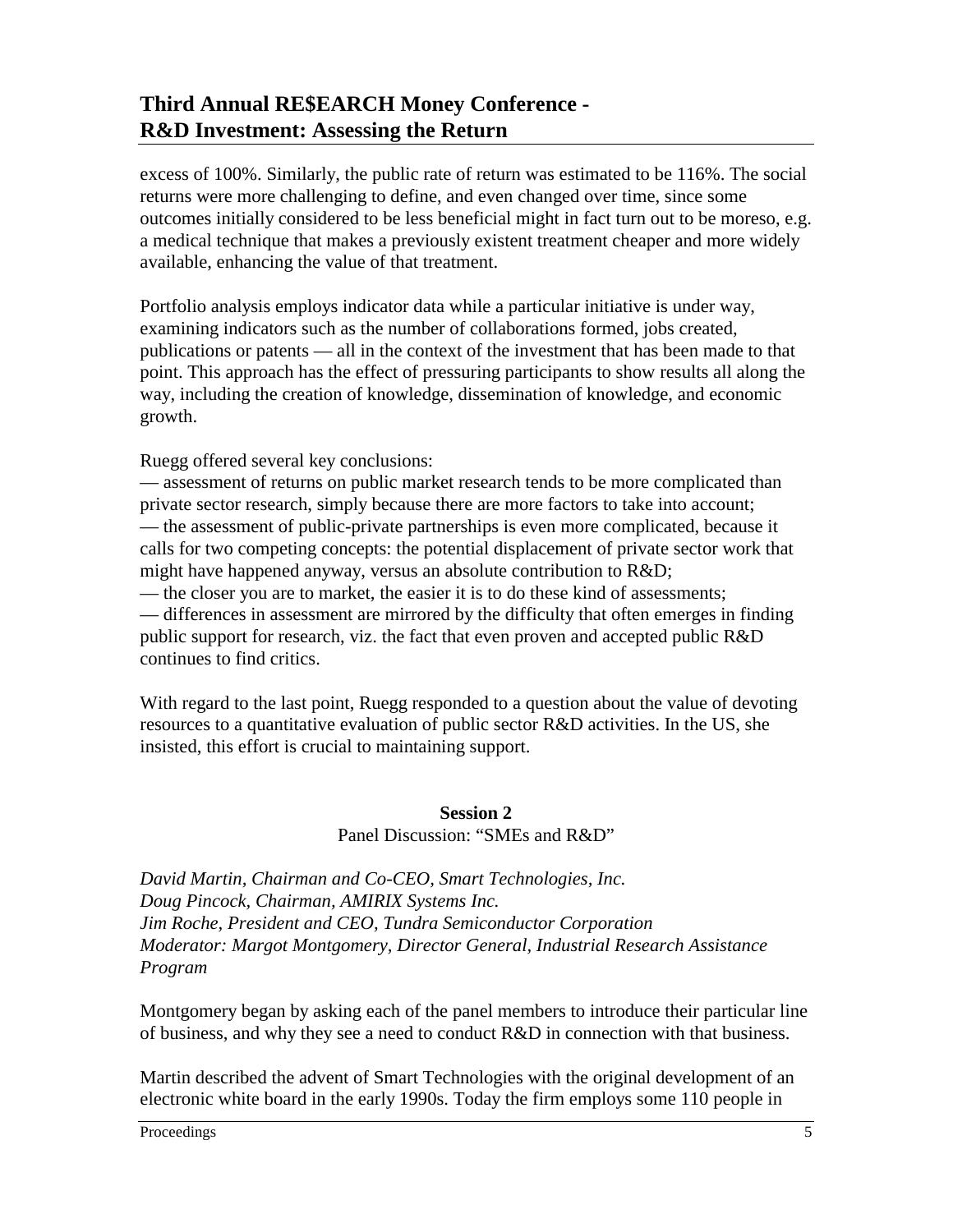R&D, and many of them are working on base technology, rather than high-end refining of a marketable product. He outlined this kind of activity as crucial to maintaining the company's 60 per cent share of the market.

"With 52 patents now applied for, you can believe that we're trying to prevent anyone else from coming behind us in our particular market. If we're going to win, we want to win big. We want to ensure that we are the market leader in the long run."

David Martin, Smart Technologies

Pincock emphasized that while AMIRIX is an SME based in Halifax, it does not market itself as a regional firm but instead one with a multinational presence. The company manufactures software systems that can be embedded directly into specific hardware platforms, finding applications in areas such as defence, aerospace, medicine, and telecommunications. He observed that the company now spends some 10 per cent of its revenue on R&D, which he regards as essential to tackling technical problems with technical outcomes.

Roche outlined Tundra as a larger SME specializing in system interconnects, software and hardware interfaces that occupy a critical place in many information storage and communications systems. When the market for such products began to deteriorate seriously a few years ago, he said the company's response was to increase its R&D levels, as well as looking toward acquisitions that bring highly developed innovations in-house. He echoed Matthews' earlier remarks about such measures keeping the company in touch with the needs of the market.

Montgomery subsequently asked the panel members to describe how they allocate resources for R&D, how they assess the return on that investment, and what the role for government might be in that process. Pincock suggested that it can be difficult to predict the impact of these expenditures until later on, but all three panelists stated that some form of internal assessment was essential to ensuring the value of R&D. In the case of AMIRIX, this sometimes means generating a formal business case, with an eye toward creating useable intellectual property that could mean new revenue for the company later on. Roche outlined a high-level strategy to determine and define the terms of the business opportunity that might be available to the company. This process then turns into more specific discussions about concepts for products, bouncing ideas off customers as well. The business case results are reviewed on a quarterly basis, observing what has happened and what is going to happen, in order to learn if the results are meeting expectations. They also apply metric parameters called performance factors, measures such as customer satisfaction or market share, which provide a numerical perspective on how well the innovation is doing.

Martin referred to striking a balance between high risk, cutting edge projects and more predictable work driven by where people in the company perceived their business to be.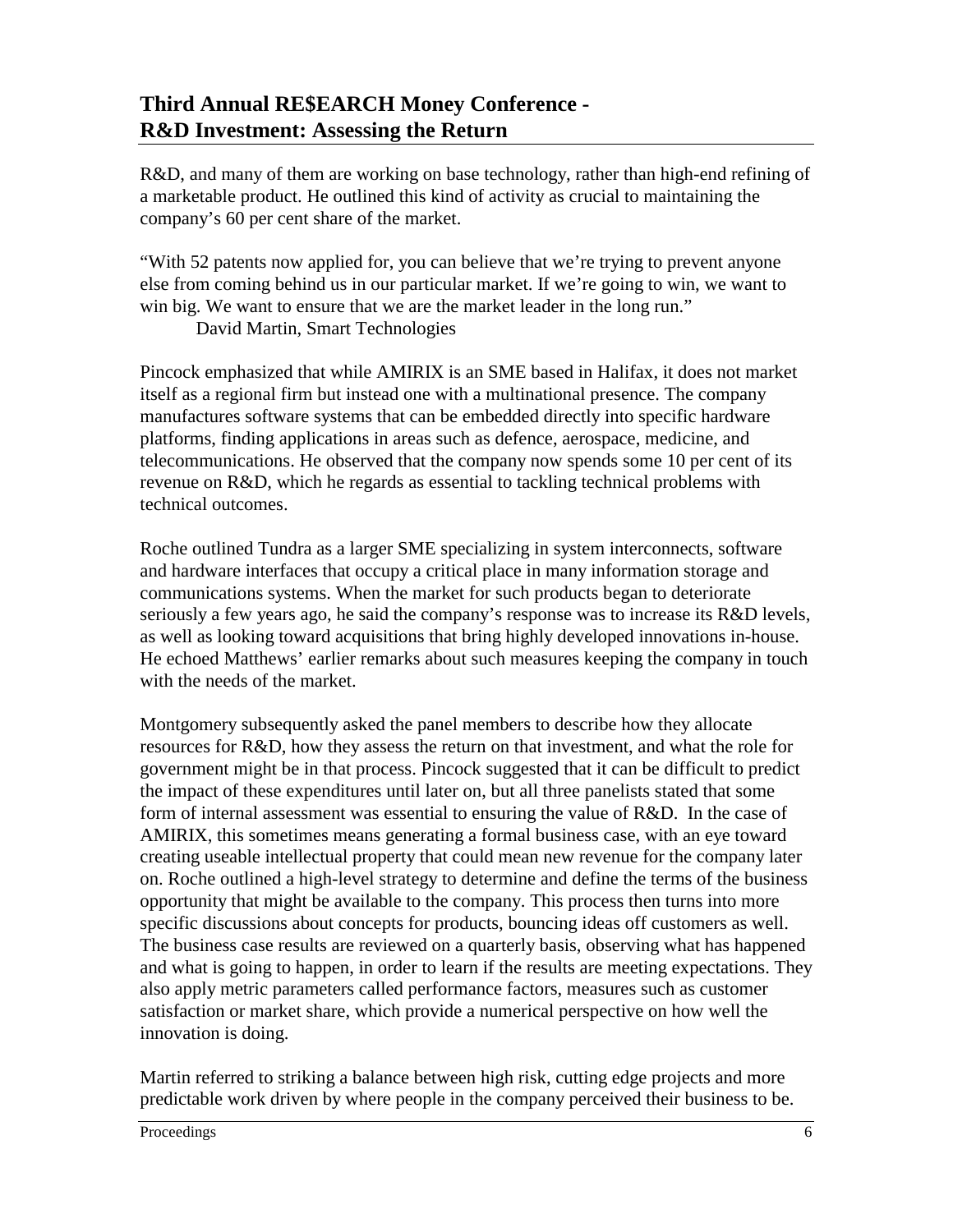In the case of Smart Technologies, that distinction has often been driven by the important feedback generated from requests for custom design work — what he called "weird and wacky phone calls". Firms ignore such input at their peril, Martin warned, because it reveals important trends and prospects in their business channel, which in turn determine how R&D should be done and who should be doing it.

"We're becoming an imaging company. Four years ago we had zero capability in optics or imaging. Yet 38 of our 110 folks are experts now in that area. So going forward, how do our new ideas fit into our existing talent pool? We do no research and no development unless we understand what the customer need is. "

David Martin, Smart Technologies

When asked about the impact that new technology is having on the technology industry itself, the panel suggested that in spite of major progress in communications and data processing, it takes as much effort as ever to round up business.

"We're still spending just about as much on securing a customer as we did five years ago."

Jim Roche, Tundra Semiconductor

When asked directly by moderator Montgomery about federal support for R&D efforts, Pincock and Roche both suggested that the federal support their companies had occasionally received for R&D projects had been a valuable contribution. Martin noted that his firm was not looking for such help at all anymore, even though Smart Technologies had received IRAP funding early on.

#### **Session 3**

Panel Discussion: "Big Business and R&D"

*David Brown, Vice President, Business Strategy, Creo Inc. Frank Dottori, President and CEO, Tembec Inc. André Marcheterre, President, Merck Frosst Canada Moderator: Andrew Bjerring, President and CEO, CANARIE Inc.*

Bjerring asked the panel members to explain how much their companies were investing in R&D, and why. The representatives of information technology manufacturer Creo and pharmaceutical manufacturer Merck Frosst cited their respective annual R&D expenditures as being 16% and 14 % of revenues, while Dottori said Tembec spends between 3% and 5%. He noted that although his company's figure seems low, it is in fact much higher than the pulp and paper industry average, which is about 0.5%. He added that Tembec's higher investment reflected a belief in the importance of R&D to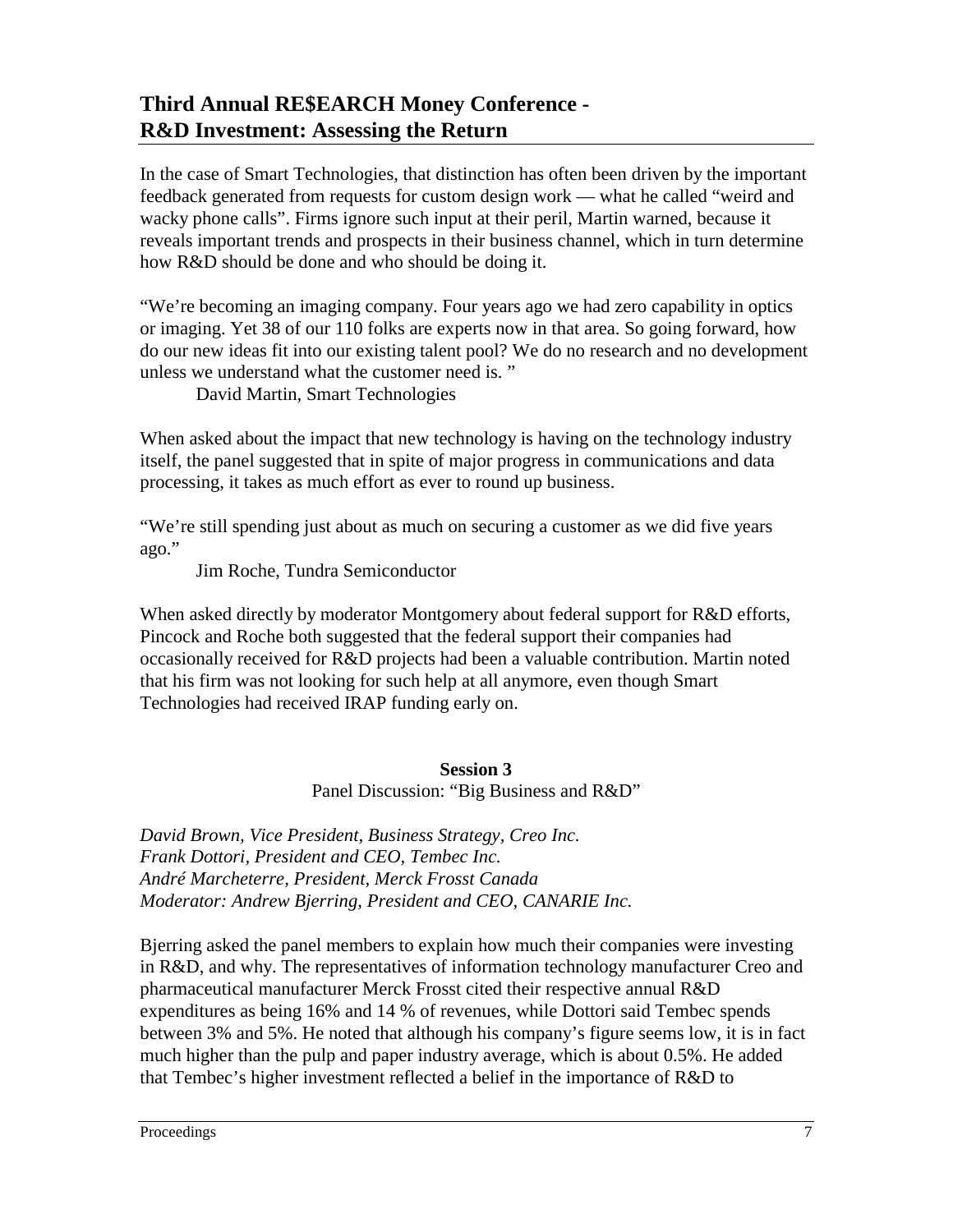innovation and the ability to survive fluctuations in the marketplace. The others concurred on this point.

The panel also considered the fact that large firms can readily make R&D investments in places other than Canada; Bjerring asked panelists to describe the factors contributing to that decision. First and foremost is cost, as determined by such elements as a local tax regime, but the degree of local IP protection or the availability of talent can also be significant.

"It's not about getting money from government, it's about getting good policy in place." André Marcheterre, President, Merck Frosst Canada

Dottori made the point that the pulp and paper industry annually brings some \$42 billion in revenue to Canada but is ignored on the public agenda, since it lacks either the cachet of firms in the high tech sector or the sense of impending doom associated with economic bastions like Maritime fisheries. However advanced pulp and paper facilities might be in terms of technological innovation, they tend to be seen as a "traditional" industry. That said, Dottori nevertheless portrayed the Canadian R&D environment as the best in the world.

Bjerring asked specifically about how each company measured their return on investment for R&D activities. Brown described Creo's approach, which requires project teams to maintain fully costed, five year economic models for their work. By looking at the ultimate value of the investments that are being made, the company determines a "hurdle rate" for success, for example a return twice the amount originally paid into the project. Marcheterre pointed out that Merck Frosst Canada's R&D initiatives are driven by decisions made at a higher level, so a business case for any work done in Canada must be presented to the central adminstration. Dottori explained that such decisions at Tembec were guided by the company's vision of its business, and individuals or groups proposing R&D work are required to link their proposals to this vision, ranking the project using criteria such as "compulsory" or "desirable".

Dottori also forcefully criticized the Canadian tendency to be "afraid of our own shadows" in terms of competing on an international basis. He especially believes that the innovative capacity and sheer economic might of the country's resource industries has been widely underestimated. He insisted that higher profile enterprises in areas such as high tech actually come up as a negative in terms of our balance of trade, which is compensated by the substantial revenue brought in through the natural resources sector.

"We're considered hewers of wood and drawers of water, despite the fact that we've created Canada's wealth for the last 100 years and will do so for the next 50. There's no credit given; it's a mature industry. We buy the high tech. Our company has the most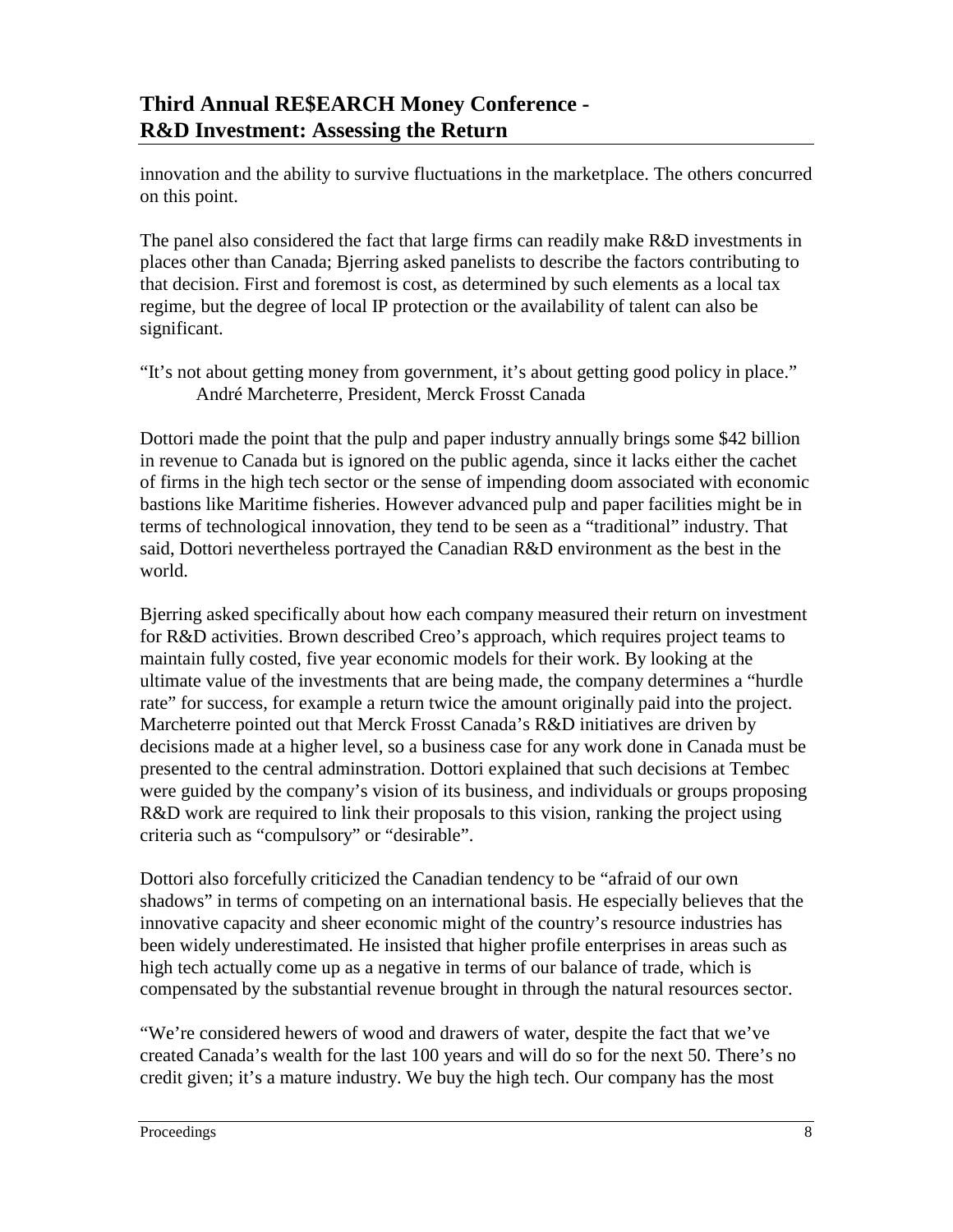advanced computer in the world running a paper machine, but people talk about Japan, they talk about other things."

Frank Dottori, Tembec Inc.

Bjerring cast the panel's theme — strategies for keeping large, innovative intensive firms in Canada — in terms of a popular stereotype of the Canadian entrepreneurial "dream", which is that you get large enough and some larger firm elsewhere buys you out for a great deal of money. Brown suggested there was a great deal of truth to this stereotype, and that these international takeovers are often perceived as success, even though they do not necessarily represent the best way of ensuring the sustainable growth of these businesses. More specifically, he suggested that this outcome reinforces a business culture that does not encourage entrepreneurs to take the risks that are necessary for them to become internationally competitive.

"The key issue we have is a cultural one. We don't support risk taking, we don't support growth; we don't really even approve of it very much, as a country. Certainly from a media perspective or a government perspective, anyone who's successful in business is regarded with a little bit of suspicion."

David Brown, Creo Inc.

Brown later added that linkages with publicly supported institutions such as universities were not particularly helpful to his firm. Instead, he regards these institutions as a valuable source of talent, and the government's role in this would be to ensure that the quality of these individuals remains high. His firm participates actively in this goal through co-op programs and other opportunities for nurturing a climate that welcomes innovation and innovative people.

Dottori and Marcheterre both expressed a desire to see the new government under Paul Martin offer a formal recognition of innovation by companies such as theirs. Dottori noted that a new pulp mill employing a process that reduces harmful effluents by 98% is nothing less than revolutionary in his business, but it is possible that within government and in the general population this will be seen as just another pulp mill. Marcheterre emphasized that while a great deal of the investment in R&D concentrates on universities, that investment does not begin having a profound economic impact until it is transferred into a commercial context.

 "We need a structure to effect a transfer of technology from the public sector to the private sector. When a researcher gets out with a discovery, he or she is in the street with no money. We need a strategy to fund these discoveries and potential new companies. We also need incubators to take them off the street and into labs and offices."

André Marcheterre, President, Merck Frosst Canada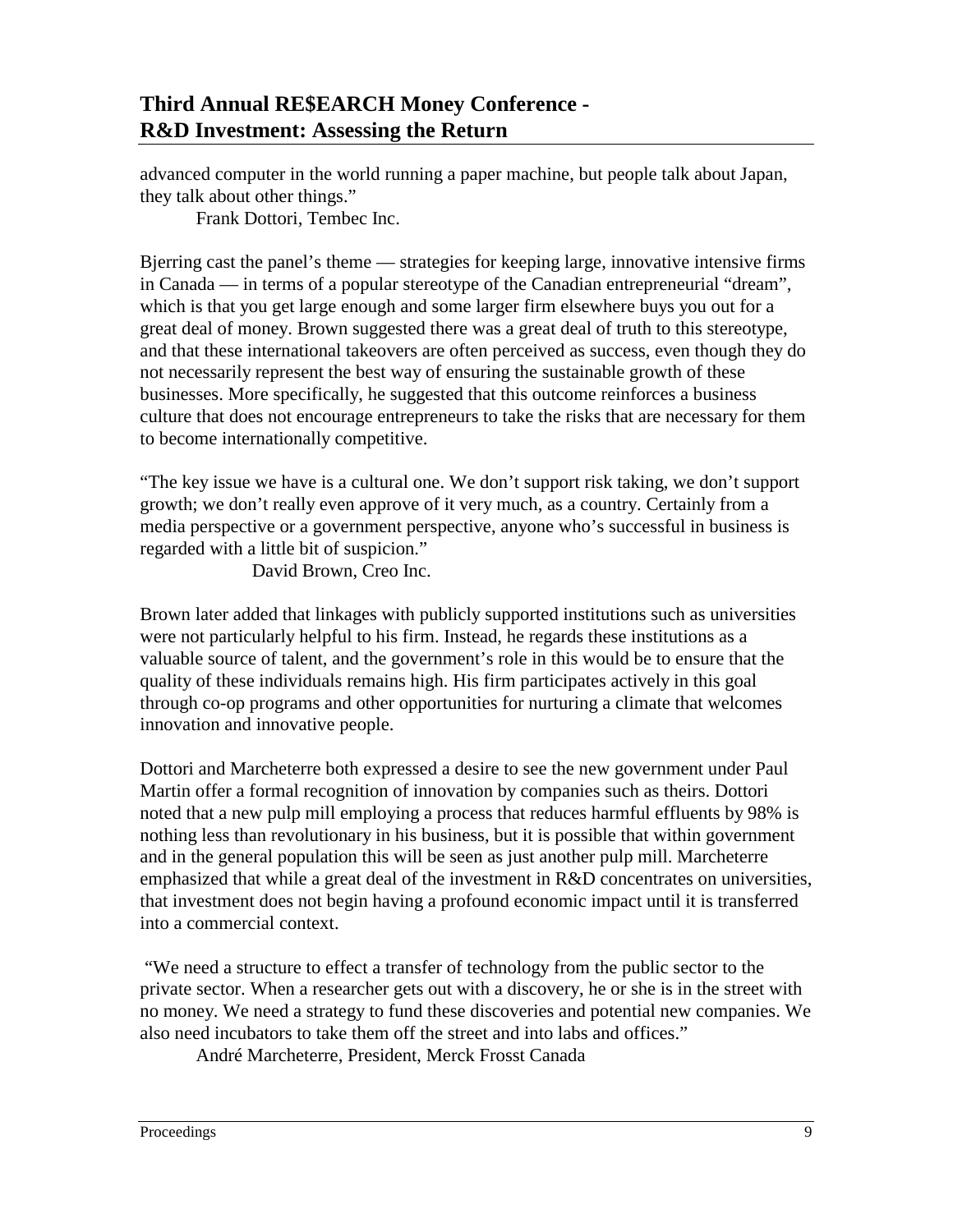Brown said that he wanted the government to find a way to celebrate the successes of people who bring new ideas into the marketplace, to make them heroes. "I don't think they're getting anything like this level of recognition. In fact what they get is a level of suspicion that they are people who are trying to pull something off or get away will illgotten windfalls. I think this suspicion emanates from government as much as it does from any other source."

Asked if the current government approach to R&D was sufficient, Brown reiterated his support for investment tax credits, which would put money into the hands of the same people who are in turn responsible for putting new ideas into a commercial form. Marcheterre suggested that partnerships between public sector agencies and private firms could yield many benefits, a point that Brown carefully qualified.

"There are reasons for public-private partnerships, but we should be very wary of saying one size fits all, that because a partnership works in biopharma it should work in industrial technology or IT. Let's look at each sector and apply the appropriate tools. Don't try and create a single solution for every industry."

David Brown, Creo Inc.

### **Luncheon Speech**

"Universities and R&D"

### *Doug Barber, former CEO, Gennum Corporation*

Barber began by insisting that the expansion of Canada's R&D activities to meet the federal government's goals for 2010 will not happen unless the people investing in these activities see a substantial economic return on their investment. In the case of private firms, this means sales, for these firms are in the business of making money, not just conducting research.

"No private sector agency is in R&D. Although some do sell R&D, they are in commerce, where they have to create value and receive value for it. There must be value created by the R&D that results in increased commerce, or the investment will not only fail, but it will cease."

He therefore wanted to put the outlook of such firms in an appropriate perspective, and perhaps put the federal R&D initiative in a similarly appropriate perspective. Starting with a database of over 500 companies from Research Infosource Inc., he chose a subset of mid-sized and large firms with significant revenues that are especially active in R&D. During six weeks last summer, he spoke with several dozen CEOs representing this group.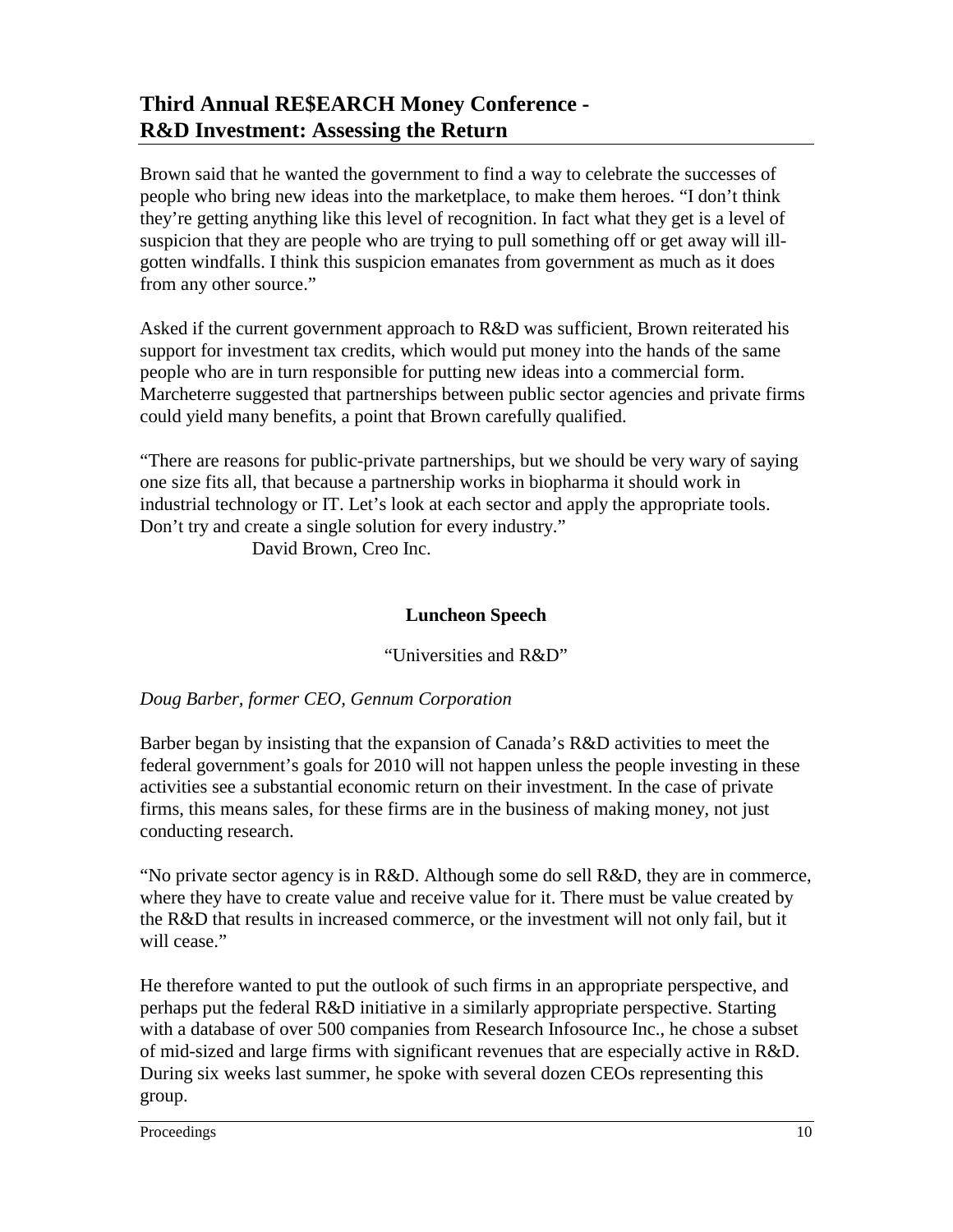Barber learned that almost none of them were involved in any consultation surrounding the national strategy on R&D. They indicated to him that they see little merit in attending such consultations, which they find to be dominated by the interests of more articulate representatives from academia and government.

The people Barber interviewed also expressed their frustration with what they say is a negative attitude in Canada toward business and commerce. Most of the companies he had identified for his study were trading in more than 30 different countries, with less than 5% of their revenues coming from Canada. Their CEOs told him that the Canadian bias against commercial activities contrasts with what they found in other parts of the world. This is, Barber emphasized, not a matter of investment, but one of culture and leadership.

The centrepiece of Barber's presentation consisted of two slides offering highly distinct visions of how R&D functions. A widely accepted model, which he referred to as "academic", describes the typical Canadian view of a process starting with a pool of good ideas, which leads to breakthroughs and a series of steps to turn technical insights into commercial products, which then somehow find a market.

Barber pointed out some of the key features associated with this R&D paradigm. For one thing, it appears that only a tiny proportion of the ideas being pursued in universities and government laboratories ever move through this process. Secondly, most of the people responsible for applying this model in the public sector have never worked in the private sector. Thirdly, people working in this way have to be highly articulate, because they are constantly making a case for their approach. Fourth, there is increasing pressure from the government on publicly funded groups to ensure that this kind of transfer takes place.

Beyond all of these features, however, Barber argued that an entirely different paradigm describes the way in which a great deal of R&D is pursued. Calling this the Innovation-Commerce Cycle, it starts from the perspective of a paying customer. Harkening back to Terry Matthews' keynote talk, he pointed out that interactions with clients are what set a company's R&D agenda, as well as determining a company's capabilities.

"If you can do anything at all for a customer, you start to learn what you can do. It really opens the world and you get in touch with the needs. And it really is need in the end that drives things."

Barber added that it might be surprising to learn that for most private sector organizations, R&D is too narrow a definition of innovation. Many industries may be doing only a tiny amount of R&D, yet they rely heavily on innovation in a more general sense to survive and thrive. A significant number of the people working in these industries have spent time in public sector organizations, most often universities, so that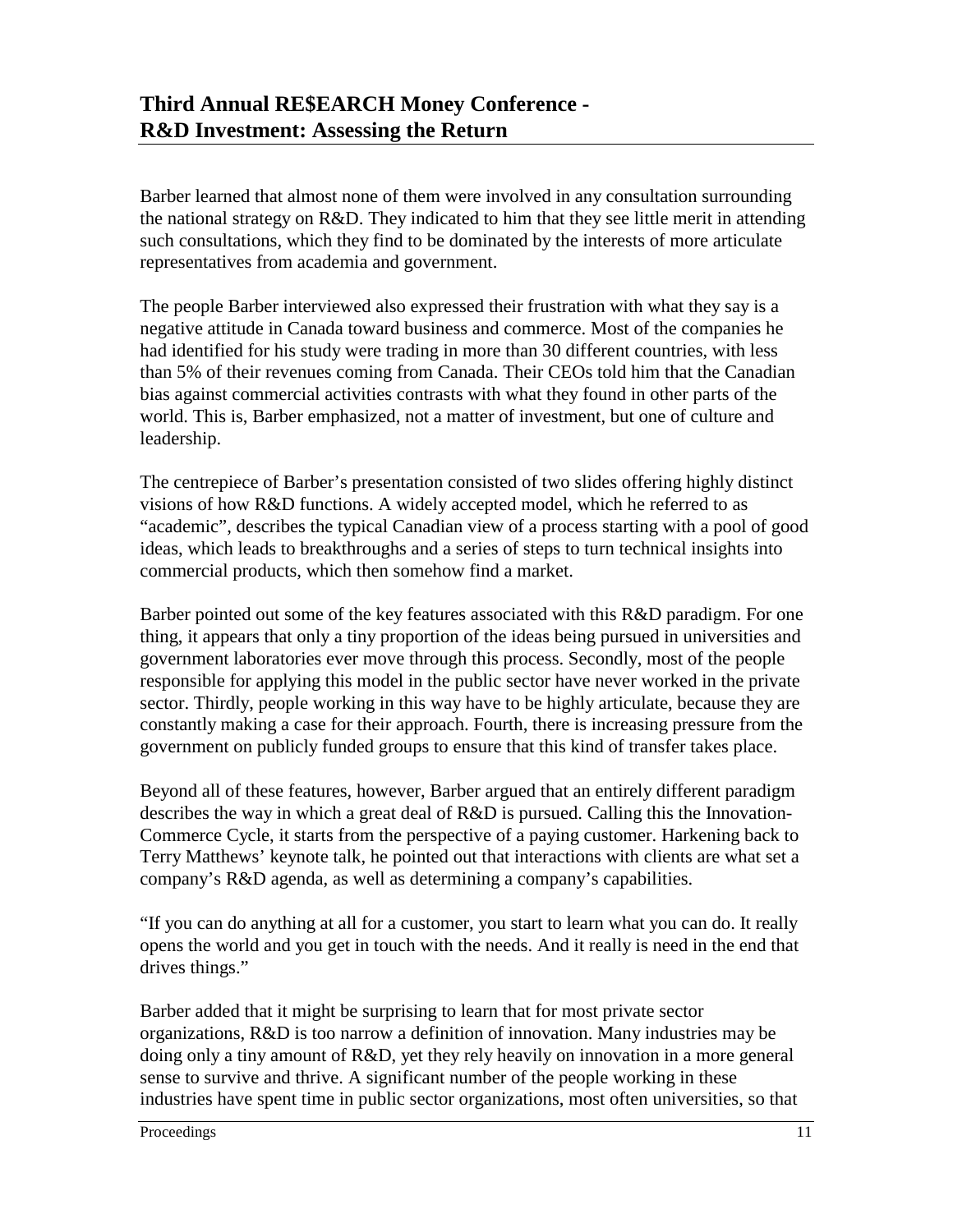they do in fact understand the academic R&D paradigm. For them, the differences between this paradigm and the Innovation-Commerce Cycle are frequently blurred. Usually they are just excited about the technology and want to get on with developing it.

"The academic model doesn't represent what goes on in the private-sector, commercial world. That doesn't mean it's not legitimate, it just means it doesn't represent that. I think sometimes because the academic model is more known to all of us and more broadly embraced, it causes public policy to be less supportive of the enterprises that do it the commerce-centred way."

Barber focused on a major implication of this observation, which is that a primary role of institutions like universities is not exclusively to conduct R&D, but to produce the people who can carry on the innovation process elsewhere.

"I'm positive about the kind of research and development that goes on in the universities. What I'm not positive about is this emphasis on trying to distract them from developing learned people who know how to learn old things, and who can discover new things. That output from universities is extremely important. So the first thing we need to do is get a much better understanding of what successful innovation-intensive enterprises actually  $do.$ 

Asked about this point afterward, Barber noted that Peter George, who became the sixth President of McMaster University in 1995, has actively moved that institution in this direction, concentrating on a university mission that puts primary emphasis on the graduation of significant numbers of innovative individuals, regardless of discipline.

In this way, Barber regards universities as having a critical role in our society, if the curiosity-driven research conducted in these institutions can better reflect societal needs. And he reminded the audience once again, chief among those needs is the cultivation of a generation of successful innovators. In this respect, universities would be more like private sector firms, becoming sensitive to the interests of clients.

"It's much easier for us to look for ideas generated internally, and to have a more technologically centred enterprise, than to have a customer marketing centred enterprise. The Innovation-Commerce Cycle is simply harder."

Following his presentation, Barber was asked how we could position the Innovation-Commerce Cycle front-and-centre on the Canadian public agenda. He argued that one should simply get on with the process and allow the results to make themselves apparent. Given the high expectations that are often attached to the creation of technology clusters, he observed, trying to design these ambitious outcomes in advance is like planning for happiness.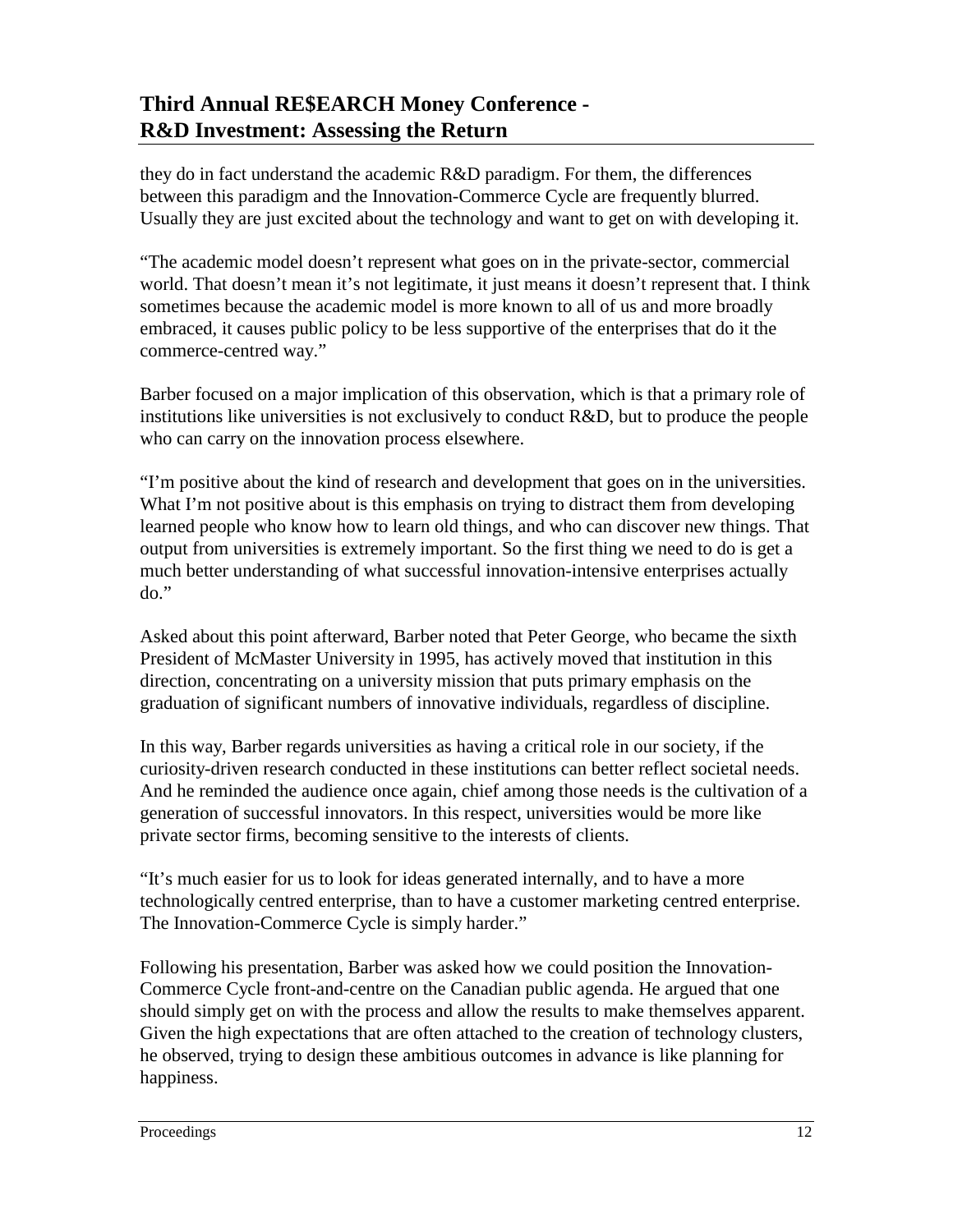"We have to talk about the Innovation-Commerce Cycle. We have to think about it. And if we're talking enough about it, we can begin to realize that there are several models of how innovation occurs in a country, and how they link into the commerce of the country. If we start to talk about those with some realism, we will not just generate a cluster, we will generate a nation that thinks differently about its commerce and its economy."

#### **Session 4**

Panel Discussion: "Universities and R&D"

*Michael Milton, Bell Program Officer, Bell University Labs John Molloy, President and CEO, PARTEQ Innovations Mamdouh Shoukri, Vice-President Research and International Affairs, McMaster University Moderator: Kathryn O'Hara, CTV Chair in Science Broadcast Journalism, Carleton University*

Molloy began by pointing out that most university research is curiosity-driven, basic in nature. Intellectual property is very much a by-product of this work, and for that reason it usually emerges in a form that is undeveloped, far from anything like a commercially applicable form. In other words, there is a gap between identifying a research product of value and enticing investors to pay for that value. "Universities have not done a great job of moving products through that gap"

Shoukri agreed, suggesting that a university's primary role in this process is that of creating an interface between the researchers and members of industry. Milton, who develops university-based research programs and projects for Bell Canada Labs, described such an interface in more detail. The process begins by identifying projects that have value for everyone concerned. For Milton, this means viewing curiosity-driven university-based research as something that might be relevant in a commercial sector, such as solving a technical challenge. He often approaches researchers with some of those challenges, asking them if they would or could help. And he is also approached in much the same way by researchers who have concluded that their work has some commercial potential.

Malloy noted a changing outlook on intellectual property at many universities. Some 10 or 15 years ago, he recalled, technology transfer used to be a matter of filing a patent and sending out queries to parties that might be interested in using the patent. Today there is too much competition among universities for this kind of strategy to be effective. Yet most tech transfer remain primarily reactive, lacking the resources to approach researchers, learn where their work is going, and anticipate where breakthroughs might occur.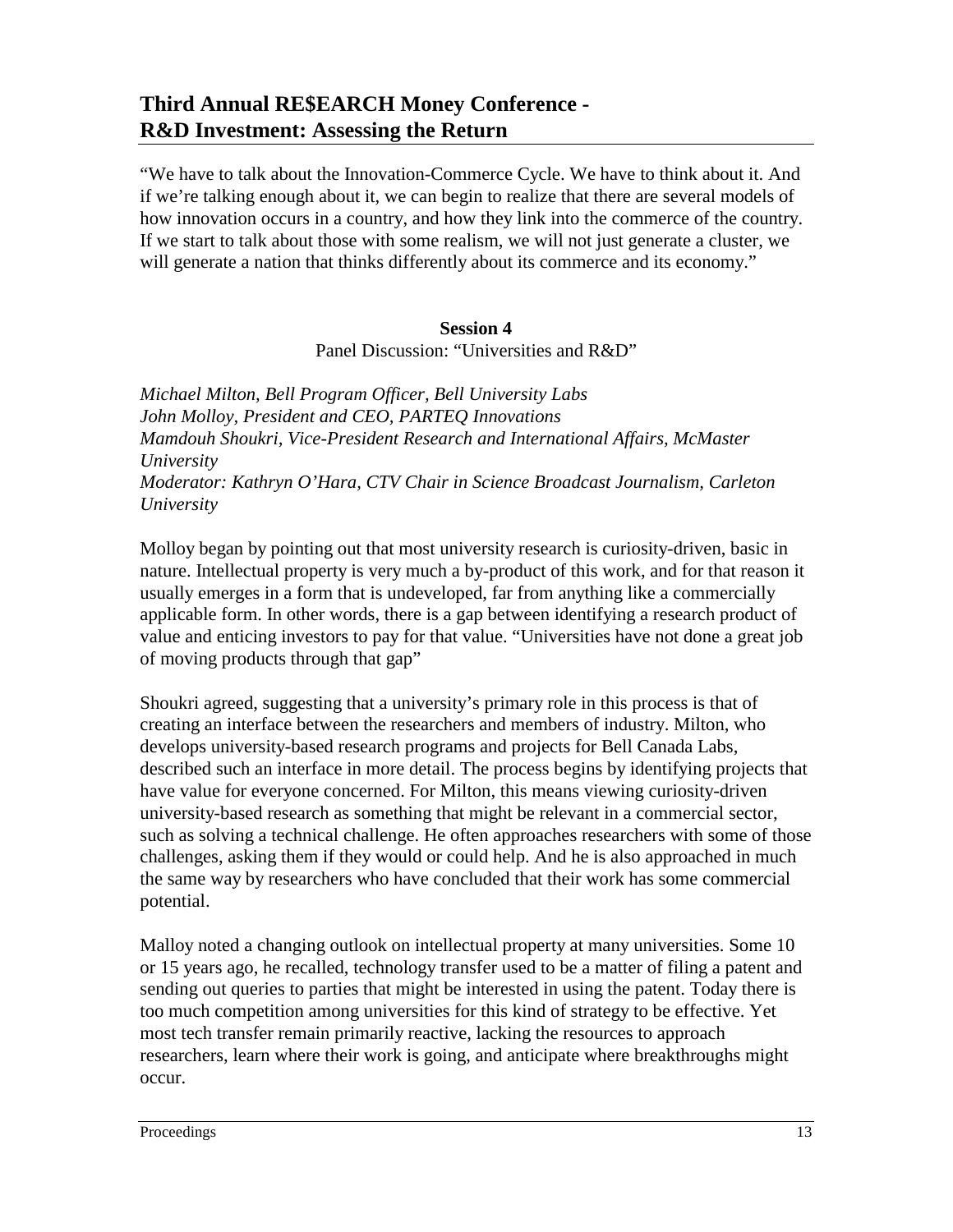"Universities can no longer be intellectual property brokers. If you want to move technologies out of universities, you have to have a very dedicated effort to manage the process. It can be done, and it can be done very effectively and it can bring a lot of economic returns."

John Molloy, PARTEQ Innovations

Nevertheless, insisted Milton, "pushing intellectual property out the door" may not be the best way to proceed. He pointed out that there were other ways of handling the interaction between a university and an interested business. Rather than thinking in terms of a specific commodity that the university could supply to business, Milton suggested it would be better to map the common ground between these partners. Malloy countered that simply finding that common ground can be a major undertaking. He maintained that most university research happens without industrial partners, leaving it up to the institution to find such partners after a promising discovery has been made. He agreed that this approach is not effective, but insisted that, with the right people, it is possible to do it right.

"It's not so much the structure or the model, it's the people that you have at play, working at that interface. If you have the resources to bring in the right kinds of people and the right numbers, then you can make a difference. But not many universities have addressed the issue that way."

John Molloy, PARTEQ Innovations

Shoukri observed that he has witnessed a tremendous change in the way people at universities regard their relationship with commercial interests. A decade ago, he recalled, few people asked about the university's IP policy; now this is a common question faculty members put to administrators.

Milton made a distinction between intellectual property and intellectual capital. By building effective partnerships between people on campus and off, joint interests emerge, constituting a shared intellectual capital. This process skirts many of the problems that can be associated with IP, in particular whether it belongs to the researcher, the university or the industrial partner. Shoukri added that the emergence of such common ground will allow the technology transfer process to take place at the same time that the participants are being cultivated as potential future employees or researchers.

Asked afterward what inhibitors there might be to the efficiency of the process of technology transfer in Canadian universities, Milton expressed some discomfort at the implication that universities should somehow be obliged to generate IP. "It would concern me to think that it's a bad thing that researchers focus on the publication of their curiosity-driven research instead of generating licensing agreements."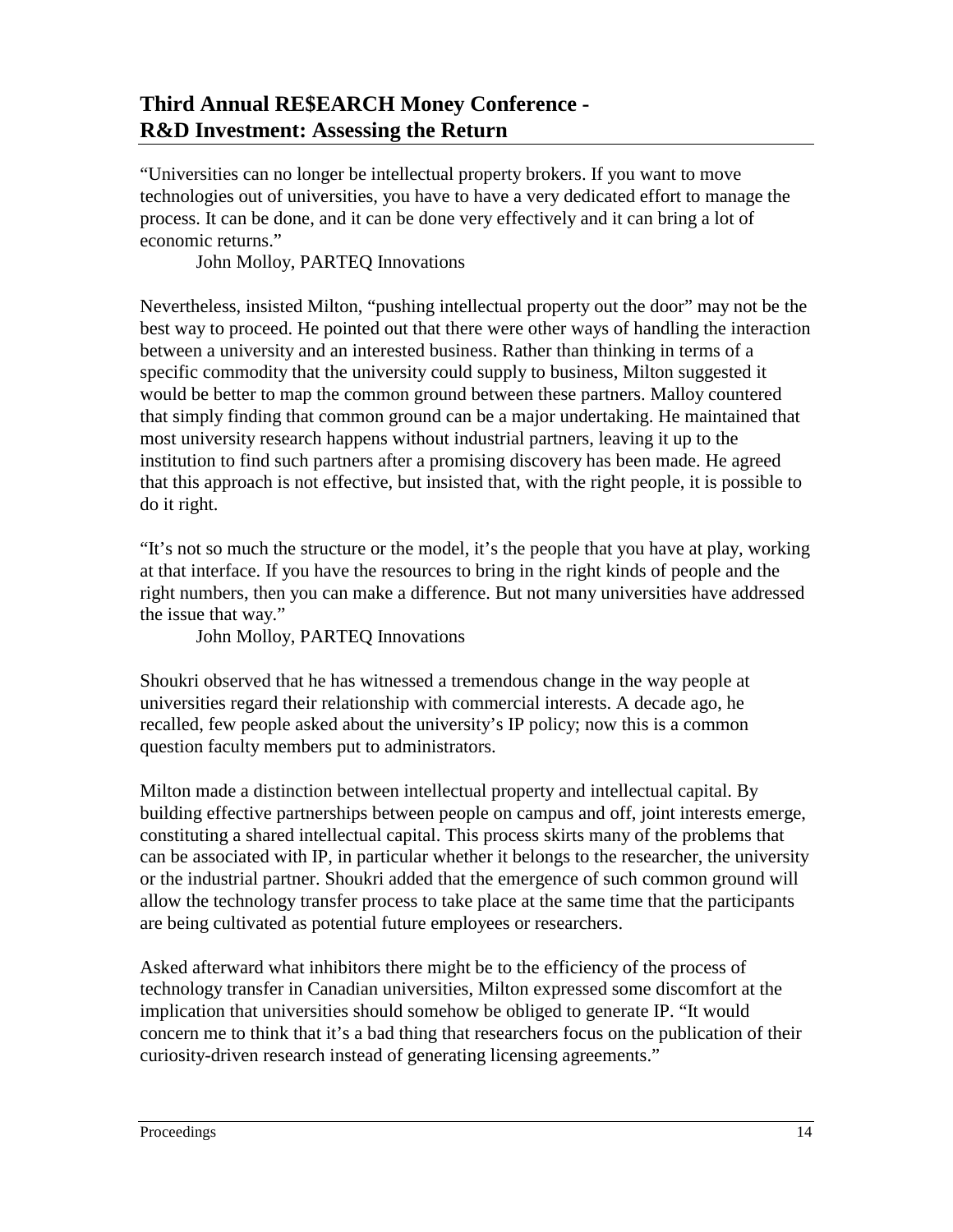Shoukri reiterated this point, stating that commercialization efforts should not detract from a university's original mission, which is curiosity-driven research and the training of highly qualified people.

"The most important contribution to economic growth is through training the people who are going to generate wealth, on their own or through the corporations they are going to join."

Mamdouh Shoukri, McMaster University

And Milton suggested that it might not even be necessary for these people to leave the campus at all in order to make an important contribution to Canada.

"I'm just as happy to grow the next series of researchers who will stay right there in the university lab to continue this process as I am to engage people in a commercial setting. Either way, if they're better researchers than they are employees, then that's where they should spend their lives."

Michael Milton, Bell University Labs

### **Session 5**

Panel Discussion: "Government and R&D"

*Tom Brzustowski, President, NSERC Robert Slater, President, Coleman, Bright and Associates Jeffrey Parker, Executive Director, Technology Partnerships Canada Moderator: Janet Eastman, Host and Associate Producer, Ottawa Citizen Business Television*

Brzustowski began by pointing out that research and development are two very different processes, following different time lines and methods for measuring success. He observed that these differences were evident from the diversity of presentations made during the business panels in the morning. For just that reason, he sees no point to discussing the prospect of having the government "pick winners", since no single program could help all participants in R&D in the same way.

"The issue is not picking winners. The issue is providing government support to Canadian winners to help them compete against other countries' winners, who are getting their governments' support."

Tom Brzustowski, NSERC

Building on these comments, Parker suggested that Technology Partnerships Canada focuses on development. However, he cautions that the government cannot deal explicitly with commercialization, because of World Trade Organization constraints on such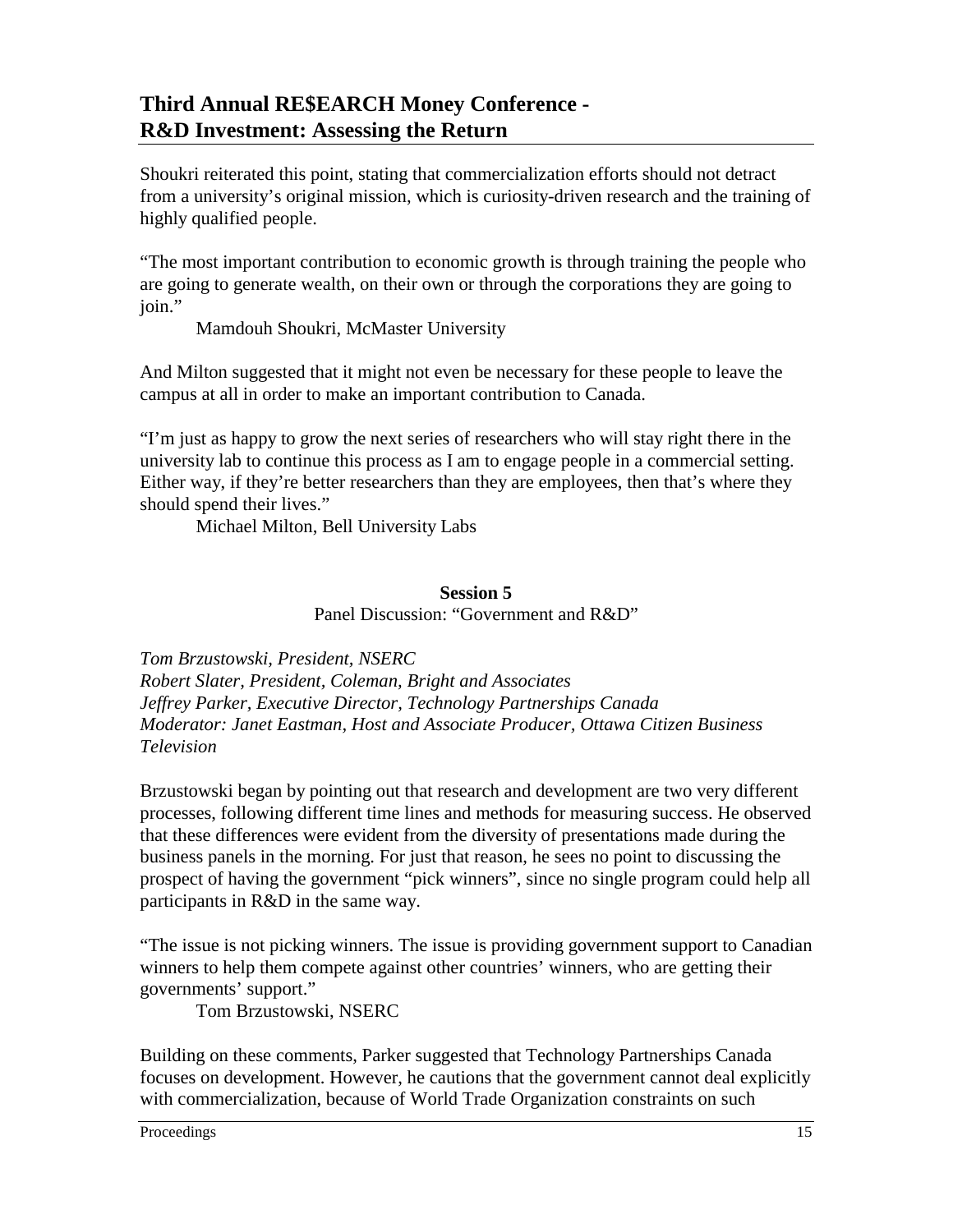assistance for specific firms. Slater argued that government finds itself increasingly involved in R&D because so many public policy issues call for R&D. Crises such as tainted blood supplies, contaminated drinking water, SARS, or the outbreak of Mad Cow Disease cannot be addressed without some formal analysis, and that analysis must be done in the public sector sphere. The return on these R&D investments can be interpreted in various ways.

"The challenge for me is that this is really not about a financial return on investment. That is probably one of the least important indicators for the government to be providing research and development. What we are looking to do is drive a whole series of broader public goods — things like technology advancements, spin-offs, high quality jobs. The moral of the story is that we don't get judged completely on the basis of how much money we're getting back."

Jeffrey Parker, Technology Partnerships Canada

Slater added that government-sponsored R&D has seen declining levels of support, but noted that this work was still able to offer specific returns. By way of example, he pointed to research into water pollution caused by the pulp and paper industry, which led industry to bring in entirely new measures that were targeted, effective, and financially responsible. He also offered a recent, and highly dramatic instance — Environment Canada's highly accurate predictions about the course of Hurricane Juan, which devastated parts of Nova Scotia last fall. Ironically, this very successful R&D effort did not necessarily limit the scope of the resulting damage, suggesting that the return on this investment had varying dimensions.

"Even with an appropriate warning, it's very difficult to get people prepared to deal with something that they'd never previously experienced. The investment gave you a tremendous forecast, but if you were holding yourself accountable for minimizing damage to the public good, you wouldn't have done nearly as well. You don't just stop with the excellence of science; it has to be connected to a societal understanding so it can respond when it receives the warning."

Robert Slater, Coleman, Bright and Associates

Asked where government investment should be made, Brzustowski distinguished between basic, discovery-oriented research, and investigations designed to tackle specified problems of one sort or another. Consistency and understanding are critical to either type of R&D investment, he insisted, but it is the former that faces an uphill battle in the marketplace, where it can take decades to bring an innovation into commercial fruition.

"Why is commercialization that difficult? First and foremost, it's all technology-push. There's no market-pull. It's somebody who claims 'I've got a great idea' rather than somebody who claims 'I've got a great need'. This is totally different from the finely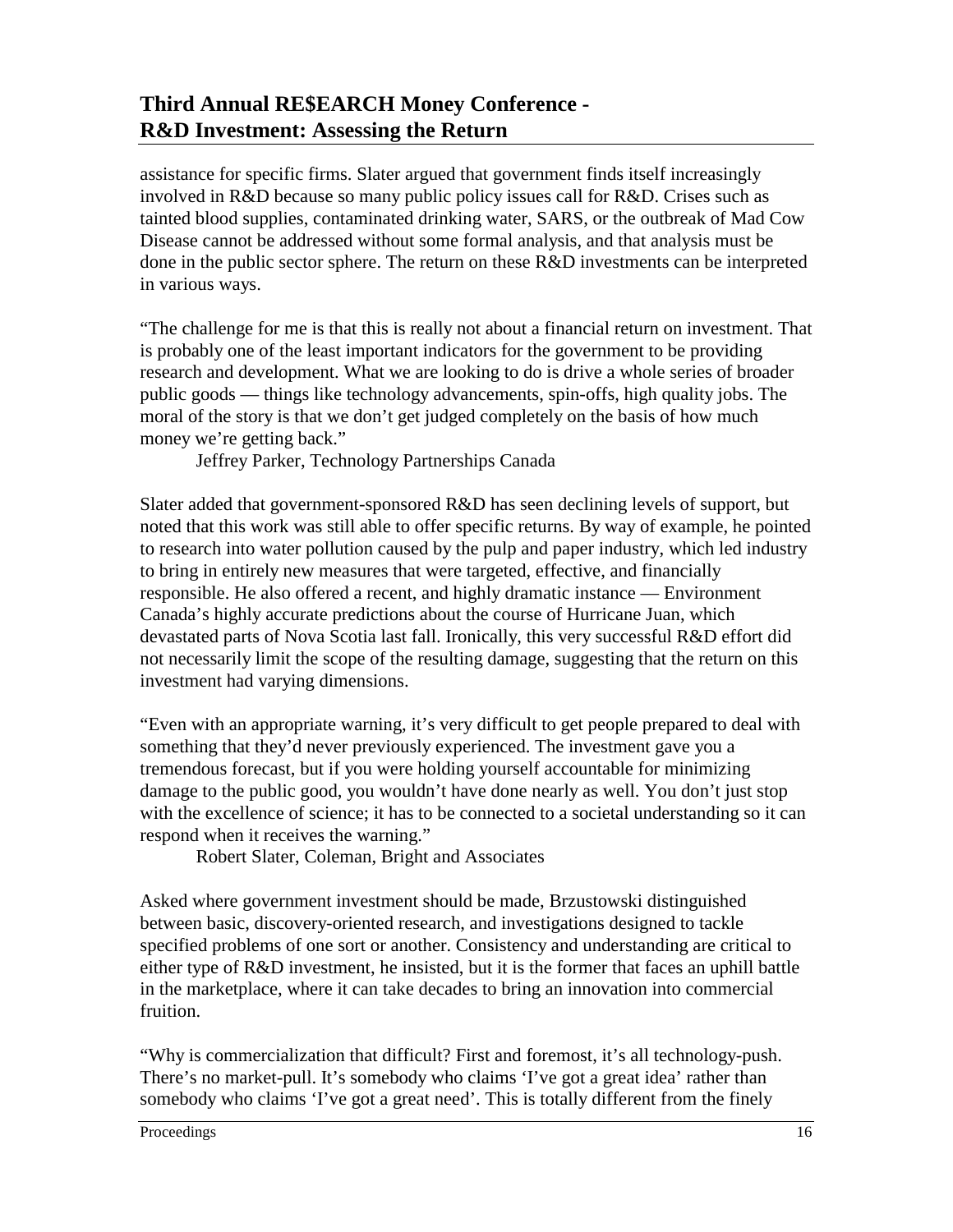tuned system that Doug Barber describes, with many feedback loops involving customers, which can lead to a much higher proportion of successes."

### Tom Brzustowski, NSERC

Parker added that investment in specific areas must not only reflect a government's values, but also minimize redundancy and overlap amongst various agencies. He suggested that so many instruments have been introduced to deal with R&D, it is now necessary to ensure that they are all being used to their respective best purposes, rather than perhaps at cross purposes. Slater then reinforced this point by discussing the fragmentation of one of today's foremost research issues, climate change. This complex subject has spawned a wide variety of activities, which raises the question about how to sort out the best ones and allow the inferior ones to be discarded.

"It would be very attractive to contemplate a Darwinian approach, allowing the more successful programs and delivery mechanisms to survive, and those that won't to shrivel."

Robert Slater, Coleman, Bright and Associates

He concluded by envisioning mechanisms for engaging discussion and debate between members of government, scientists, and the public on matters of R&D. Just as important, he insisted, were fora for raising the standards of literacy in these areas.

"Whilst I am full of admiration for RE\$EARCH Money in providing fora such as this, actually these are the only fora in this town that provide the venue for these sorts of conversations. And that shouldn't be the case. This should be a hot topic within the ranks of the public service, parliamentarians, etc."

Robert Slater, Coleman, Bright and Associates

Mamdouh Shoukri asked how government laboratories might extend their mandate beyond advice to government policy makers to creating synergetic relationships with universities and industry. Slater responded with a specific example, noting that diverse research efforts are currently underway surrounding various counter-terrorism strategies. Brzustowski suggested that universities could prevent "intellectual rust out" that can occur when scientists in government labs might not be sufficiently challenged.

A lively exchange occurred after David Martin (Smart Technologies) asked for panelists' views about partnerships between universities and foreign firms, where economic benefits of R&D activity could ultimately leave the country. How can we create value here in Canada while playing at a world-class level in a global economy? Brzustowski replied that ownership does matter, noting that support from organizations such as NSERC takes "benefits to Canada" into consideration, although foreign ownership is not necessarily a deal-breaker. "In those areas where the Canadians have been very, very good, even after takeovers by other corporations, I've seen examples where the value-added in Canada and the extent of wealth creation has grown, absorbed from the larger multinational, rather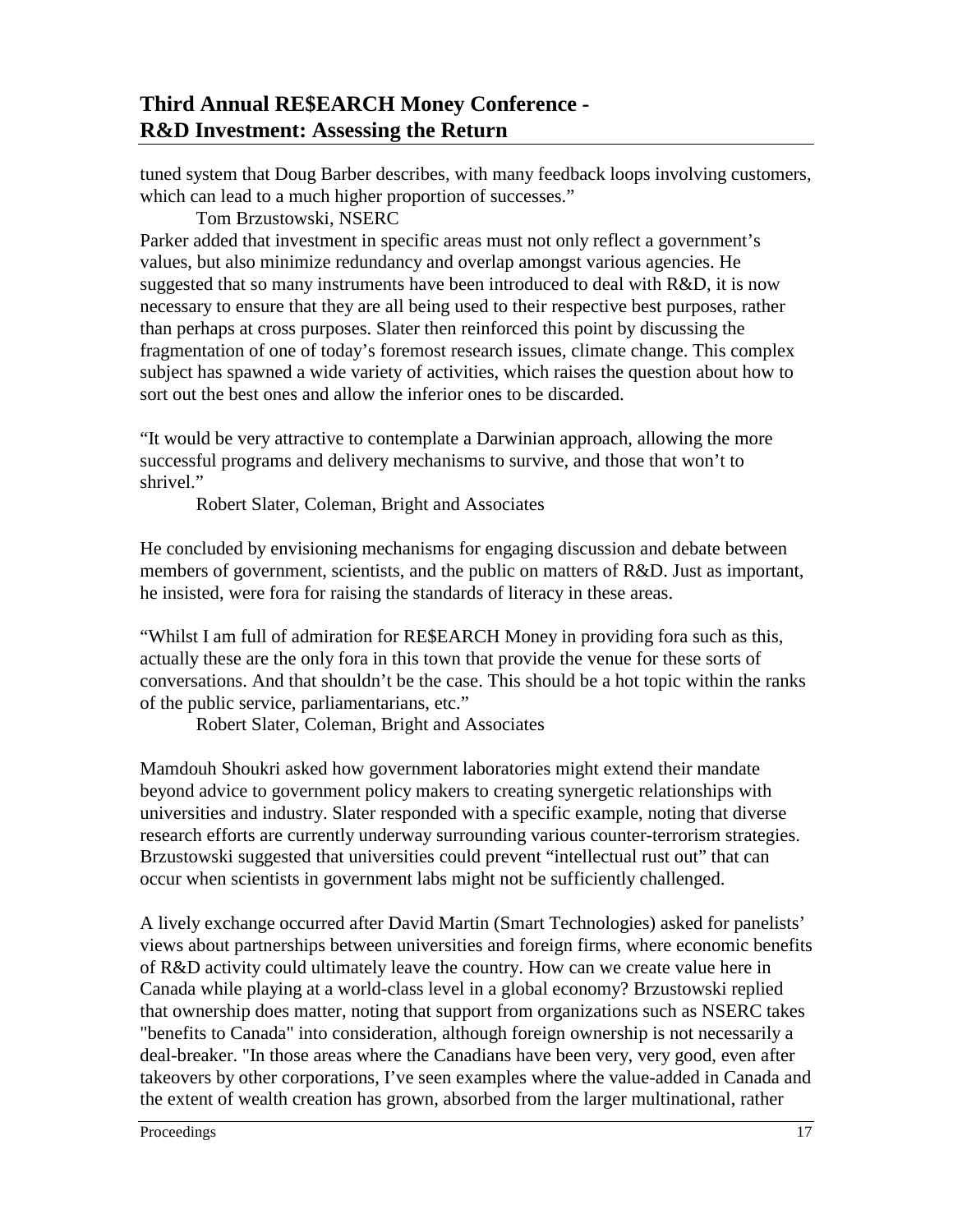than given up to it." He urged Canadians to avoid making the "small country excuse", apologizing for Canadian researchers having to go offshore to find private sector partners for their work.

"When that is being used in a dismissive sense, to shoot down ideas, to shoot down aspirations and whole plans, I find that totally negative. I can then point to a whole bunch of much smaller countries that are way ahead of us by certain measures, that we must compete with and catch up with. We have some superb people here, and our aspirations for excellence and importance should know no bounds."

Tom Brzustowski, NSERC

Parker pointed out that Technology Partnerships Canada's notion of "benefits to Canada" has evolved over time. Where once it may have been defined strictly in terms of volume of employment or additional manufacturing capacity, now it is seen as a more complex spin-off of benefits, including foreign investments and enhanced R&D activity. "By providing a little bit of government support, we have had major, world-class players in the ICT area, the aerospace and defence area, and the biotechnology area, decide to locate in Canada. And the consequences of that have been very profound. So it's not a question of where the initial source of capital comes from, it's that the value of that investment can and should be in Canada."

 "What you really need to look at it where the true added value is. It may be that what one hopes to achieve is to maintain the research and development opportunity here in Canada, or to maintain the corporate headquarters and activity here in Canada. We have moved away from simply suggesting that the benefits to Canada be the manufacturing."

Jeffrey Parker, Technology Partnerships Canada

#### **Session 6**

Panel Discussion: "Wrap-up"

*Anthony Eyton, President and CEO, Precarn Inc. Calvin Stiller, Chairman and CEO, Canadian Medical Discoveries Fund; Chair, Ontario Research and Development Challenge Fund Moderator: David Crane, Economics Editor, Toronto Star* 

Crane harkened back to the beginning of the day and the talk by Terry Matthews, who emphasized the importance of incorporating the private sector in any R&D effort. More specifically though, Crane suggested that Canada must concentrate on the growing of companies — rather than just establishing them — and growing them to a size where they can be internationally successful. He introduced Eyton and Stiller as members of "fourth pillar" organizations aimed at doing just that.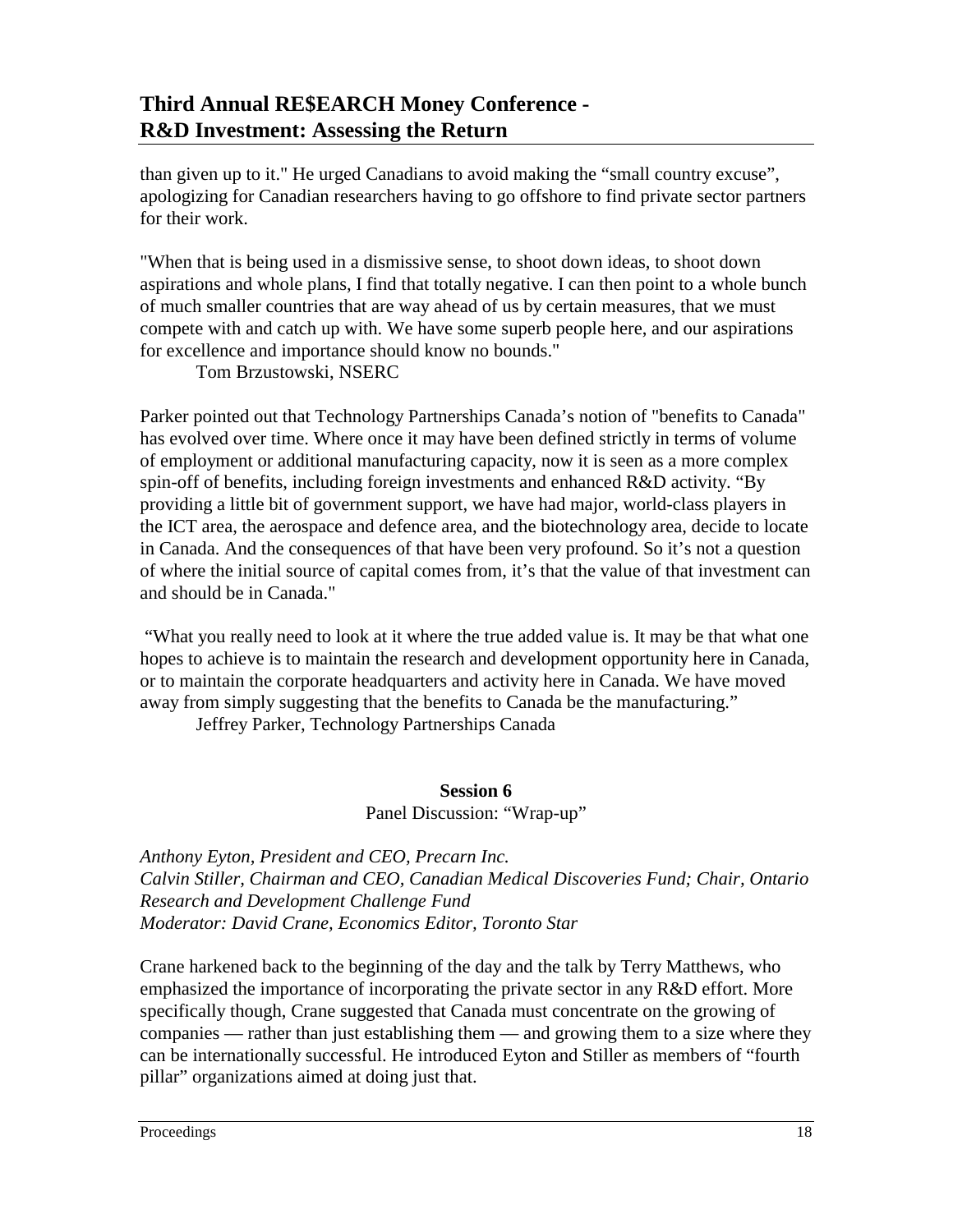Stiller suggested that the new federal government should abandon any narrow stereotype that investment in research today yields direct profits tomorrow. He portrayed the real impact of R&D as being much more complex, as well as much more profound. As a magnifier of wealth, this kind of spending is unpredictable; but the activities that surround R&D investment yield direct, significant benefits.

 "It's that response to human need, solving human problems, with risk-tolerant capital, with the best young people that you can find, that will result in a rich, healthy community. That's how you produce economic wealth But what is absolutely critical is that innovation, creativity, commercialization, economic activity is seen as a combined activity that has been proven time and time again to occur where you have centres of excellence and risk-tolerant capital."

Calvin Stiller, Canadian Medical Discoveries Fund

Eyton referred to an article by Peter Nicholson in the Fall 2003 issue of *International Productivity Monitor* (available on-line at www.csls.ca) which offers an essentially positive picture of our economic growth and the future of our quality of life. Nevertheless, specific challenges remain, such as the predicted decline of our working age population after 2018. Such challenges call for investments in physical capital, upgrading the skills of our remaining workforce, and revising management practices, all with an eye on innovation.

"Our policy challenges are to create the optimal environment for investment so that the private sector is motivated to invest more in capital machinery. An equally important challenge for us is to find ways and means of improving our overall R&D performance, not only in terms of creating new technologies but finding better ways of diffusing best practices and technologies."

Anthony Eyton, Precarn Inc.

Eyton noted that the framework policies, taxation policies, and regulatory policies we draft must at least be competitive with those in the United States, which continue to serve as a benchmark. By way of example, he recalled Brzustowski's suggestion that government must put in place structures and policies built on adequate support for SMEs, universities, government labs and others engaged in R&D.

Brzustowski's disdain for "picking winners" also entered the discussion. Stiller insisted that the marketplace should be ultimate arbiter of "winners". He specifically rejected the notion that government somehow wields a single answer to economic and social success.

"The fact of the matter is that if you look south of the border, and indeed if you just look in this city [Ottawa], economic growth has come about because of private sector investment — bold, risk tolerant, business leadership."

Calvin Stiller, Canadian Medical Discoveries Fund